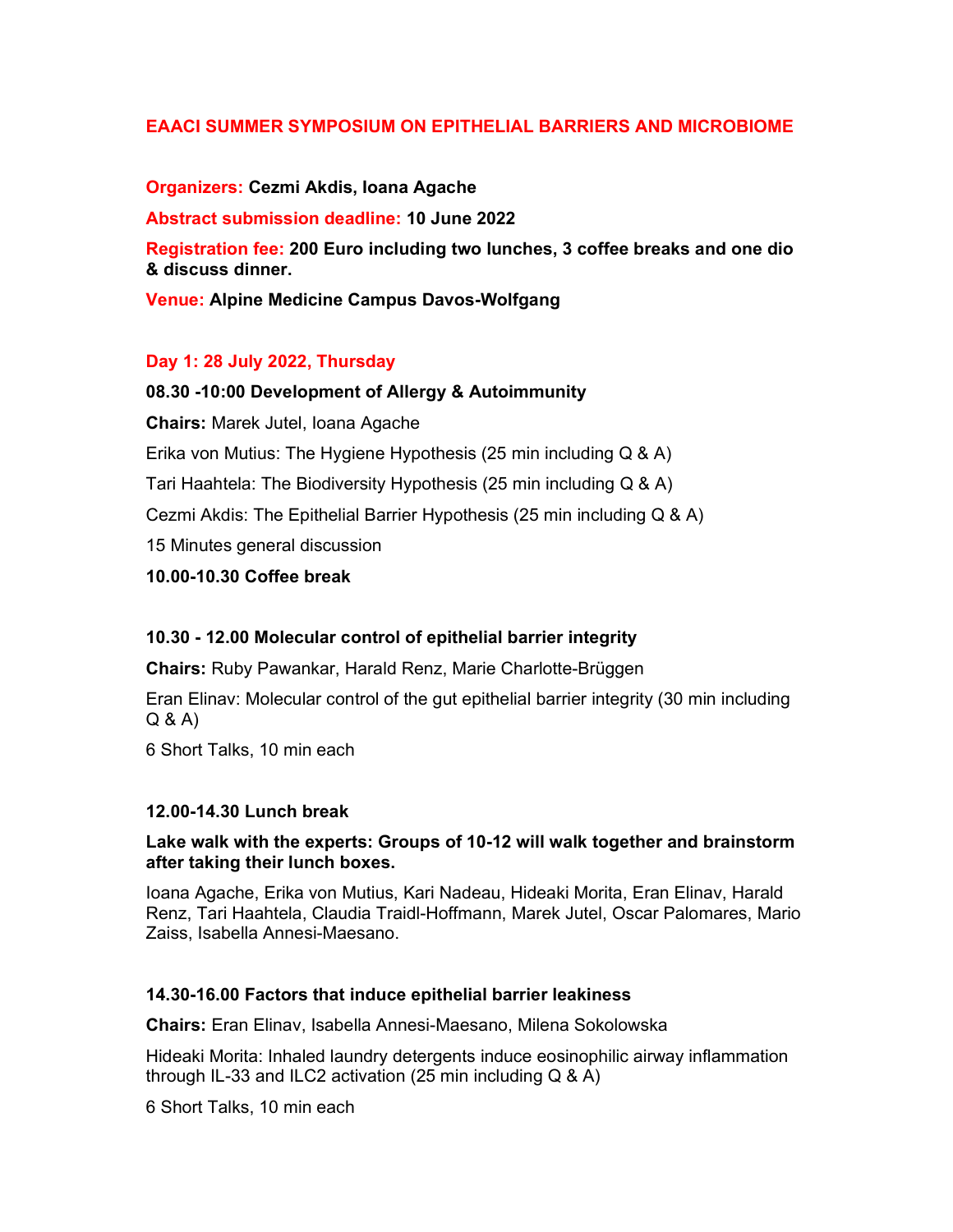# 16.00-17.00 Novel techniques for an extensive look at the defective epithelial barriers

Chairs: Hideaki Morita, Ismail Ogülür

Yasutaka Mitamura: Single cell seq, visium spatial, imaging mass cytometry and targeted proteomics for the investigation of atopic dermatitis lesions (25 min including  $Q & A$ )

3 Short Talks, 10 min each

## 17.00-17.30 Coffee break

## 17.30 - 19.00 Barrier immune response allergy and autoimmunity

Chairs: Isabella Annesi-Maesano, Milena Sokolowska

Mario Zaiss: Gut barrier and rheumatoid arthritis (25 min including Q & A)

Kari Nadeau: Immune response in epithelial barrier leaky individuals (25 min including  $Q$  &  $A$ )

3 Short Talks, 10 min each

## 19.15-21.00 Buffet Dinner and drinks, Poster session - Dip and Discuss

There will be approximately 35 posters for the chaired and interactive poster walk. Max 8 posters per session. All the faculty will attend the poster walk.

## Day 2: 29 July 2022, Friday

## 08.30 Microbiome and epithelial barriers in the skin and lung

Chairs: Cezmi Akdis, Tari Haahtela

Claudia Traidl-Hoffmann: Microbiome and epithelial barriers (25 min including Q & A)

Ioana Agache: Epithelial inflammation in the asthmatic lung (25 min including  $Q & A$ )

3 Short Talks, 10 min each

Roland H. Stauber: Nanomaterial-microbe crosstalk - principles and (patho)biological consequences for epithelial barriers 10 minutes including Q & A

10 Minutes general discussion

10.00-10.30 Coffee break